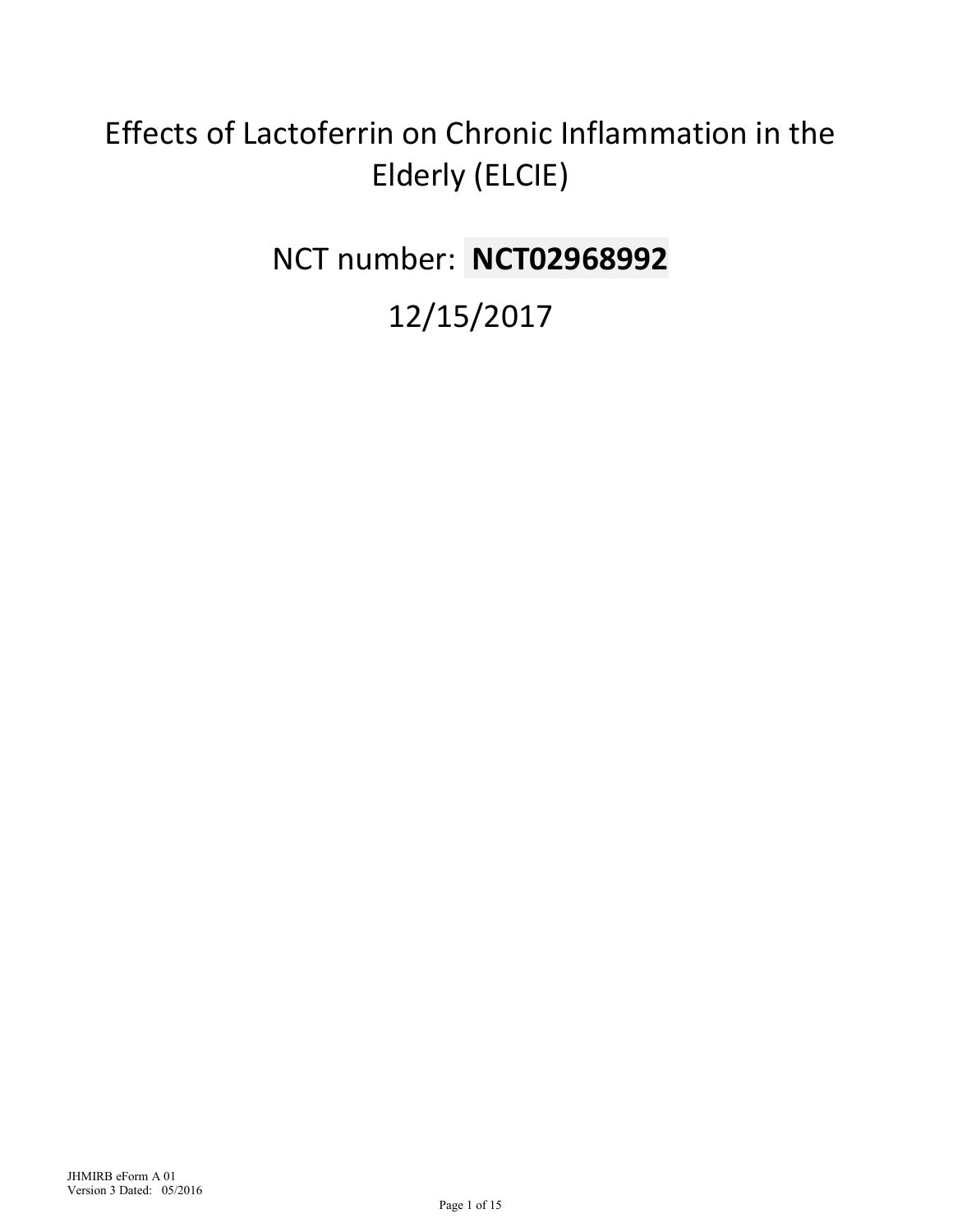Date: December 15, 2017 Principal Investigator: Jeremy Walston, M.D. Application Number: IRB\_00094982

# **JHM IRB - eForm A – Protocol**

#### \*\*\*\*\*\*\*\*\*\*\*\*\*\*\*\*\*\*\*\*\*\*\*\*\*\*\*\*\*\*\*\*\*\*\*\*\*\*\*\*\*\*\*\*\*\*\*\*\*\*\*\*\*\*\*\*\*\*\*\*\*\*\*\*\*\*\*\*\*\*\*\*\*\*\*\*\*\*\*\*\*\*\*\*\*\*\*\*\*\*\*\*\*\*\*\*\*\*\*

## **1. Abstract**

Mild persistent activation of inflammatory pathways, often termed chronic inflammation (CI) is observed in up to 30% of older adults (1;2). Dozens of population studies have identified significant associations between serum-based pro-inflammatory measures and functional decline, frailty, worsening chronic illness, cognitive decline, mortality and reduced gait speed (2). Serum markers of CI such as interleukin 6 (IL6) and soluble TNF-alpha receptor 1 (sTNFR1) are increasingly recognized as pathologic and in part causal in many of age-associated processes such as sarcopenia and neurodegeneration that in turn drive functional and cognitive decline and worsening chronic disease states in older adults (3;4). The etiology of the chronic elevation of these mediators in older adults is complex and includes chronic disease states, increased free radical production, senescent cells, altered microbiome, and decreased barrier function of GI epithelium (4-6). Despite the increased understanding of etiologies and consequences of CI in older adults, few options have been tested for reducing CI and associated adverse health outcomes. This is in part because of lack of specific biological targets and because of safety concerns regarding presently utilized anti-inflammatory drugs in older adults (7). In response, this research aims to test the effects of lactoferrin (recombinant human lactoferrin {rhLF)), a known anti-inflammatory agent, on reducing low grade CI, mobility limitations, and cognitive decline in older adults.

After careful consideration of potential etiologies of CI that could be safely attenuated, and of multiple pharmaceutical and non-pharmaceutical agents that are both safe and biologically plausible to be effective against CI, our team has identified lactoferrin as an important potential treatment for CI and related declines in functional consequences in older adults. Lactoferrin is a basic glycoprotein found in most exocrine secretions and in neutrophil granules that has a pleiotropic impact on innate immune system activation (8-10). It binds to invading organisms and bacterial cellular wall products rendering them less immunogenic and easier to degrade, modulates the adaptive immune system, and it directly suppresses inflammation via NfKB mechanisms, especially in the GI tract (9-15). A prior study of oral bovine lactoferrin administration in post-menopausal women demonstrated significant reductions of CRP and IL-6 level (16). Given this background, we hypothesize that oral lactoferrin will attenuate inflammatory signaling in adults with CI. We further hypothesize that the lactoferrin induced CI attenuation will attenuate decline or facilitate measureable improvement in specific functional and cognitive measures in older adults.

To test these hypothesizes, a randomized, placebo controlled pilot trial of rhlactoferrin (rhLF) in adults over age 70 is proposed that aims to assess the efficacy of this potent anti-inflammatory nutrient on CI and restricted mobility. This study will enroll 60 patients (30 randomized to rhlactoferrin (rhLF) and 30 randomized to placebo).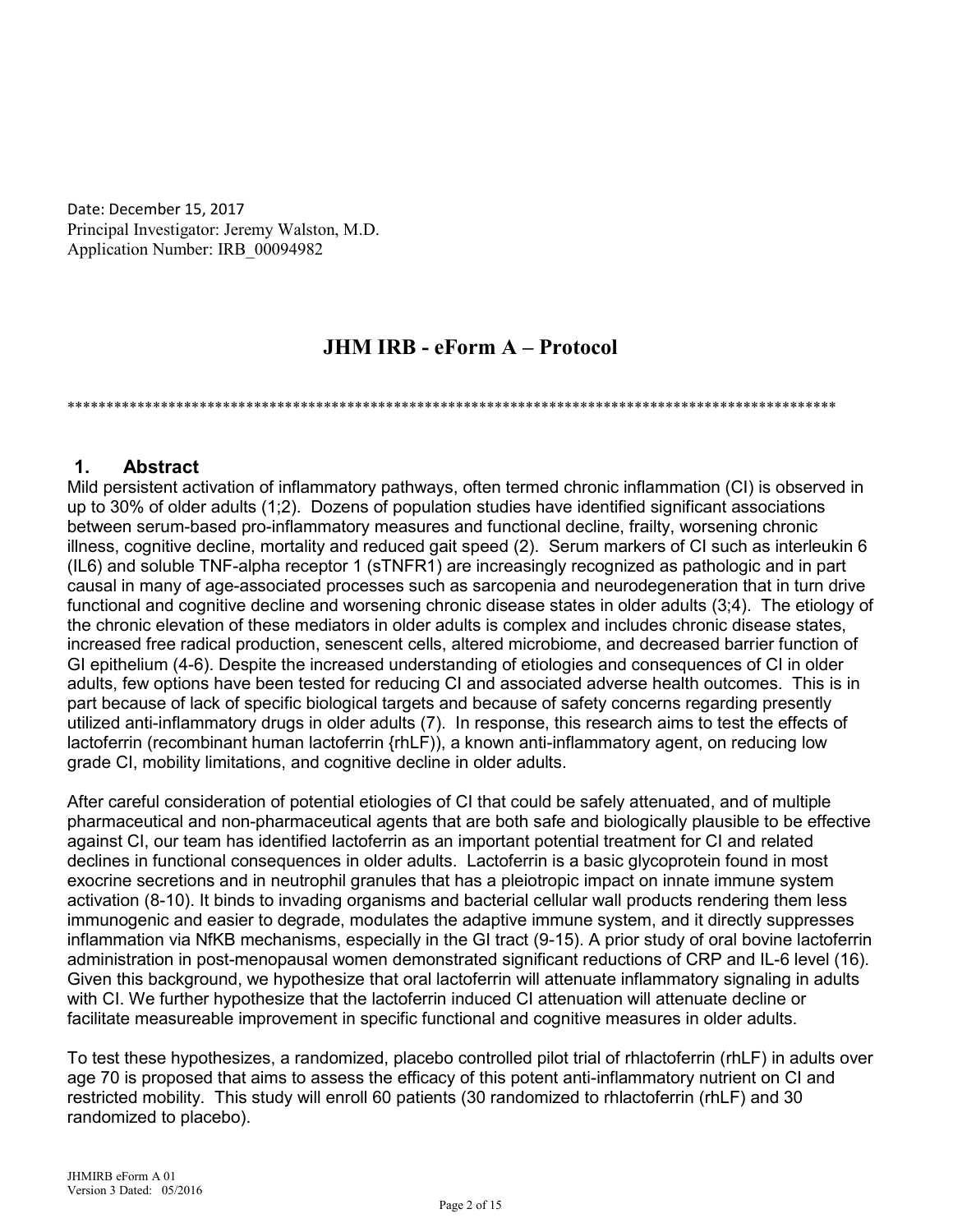At the conclusion of this pilot study, we will have determined whether recombinant human lactoferrin (rhLF) can safely reduce measures of CI in older adults, and if it has the potential to meaningfully influence important measures of physical and cognitive function known to be influenced by CI. This information will in turn be utilized to develop a more definitive clinical trial of rhlactoferrin (rhLF) for CI and adverse health outcomes in older adults.

# **2. Objectives**

The primary objective of this study is to examine in a double blinded and randomized trial the efficacy of Recombinant Human lactoferrin (rhLF) in reducing chronic inflammation as measured by IL-6 and sTNFR1 in the bloodstream. Secondary objectives include assessing the efficacy of rhlactoferrin (rhLF) in attenuating cognitive decline as measured by the Digit Symbol Substitution Test and Trail Making Test, as well as improving physical mobility as measured by performance on 4 meter and six-minute walk tests. The tertiary objective of this study is to gather information about the tolerability of and adherence to oral rhlactoferrin (rhLF) among older adults with CI over a three-month period.

# **3. Background**

## **Chronic Inflammation and Biological Mediators:**

Chronic inflammation (CI) as defined by chronic elevation in serum inflammatory measures is a known risk factor for a host of adverse health outcomes in older adults (3;17;18). The etiology of CI is complex with increased chronic disease burden, fat mass, free radicals, and senescent cells, dysfunctional mitochondria, altered microbiome, and decreased GI tract barrier function all potentially contributing (19- 25). Dozens of population studies have detailed significant associations between pro-inflammatory measures and functional and mobility decline, frailty, worsening chronic illness, cognitive decline, mortality and reduced gait speed (1;2;26;27;28). Although these relationships were often considered to be epidemiological phenomena rather than causal, evidence suggests that chronic exposure to some inflammatory mediators can lead directly to molecular and tissue changes that contribute to the observed adverse outcomes (29;30-34). Specifically, evidence suggests that IL-6, sTNFR1 and other molecules directly and negatively impact skeletal muscle and neurologic tissue through impairment of satellite cells, through the triggering of cell death pathways, and through other mechanisms (35-44). Figure 1 provides a conceptual overview for a biologically plausible pathway between CI and health-related declines; lactoferrin is hypothesized to impact inflammatory mediators and their downstream effects.



## **Chronic Inflammation and Cognitive Decline:**

A range of studies has explored how inflammation may contribute to cognitive dysfunction in an aging population (45; 46). Connections between inflammatory associated measures and cognitive declines are observed in patients with Parkinson's disease, Alzheimer's disease, and mild cognitive impairment (45). A defining feature of Alzheimer's disease is the buildup of beta-amyloid into plaques; examinations of patients with Alzheimer's disease reveals the presence several inflammatory proteins, such as cytokines and chemokines, within cerebrospinal fluid and beta-amyloid plaques (46). To target inflammation in those with neurodegenerative diseases and attenuate the effects of cognitive decline, nonsteroidal anti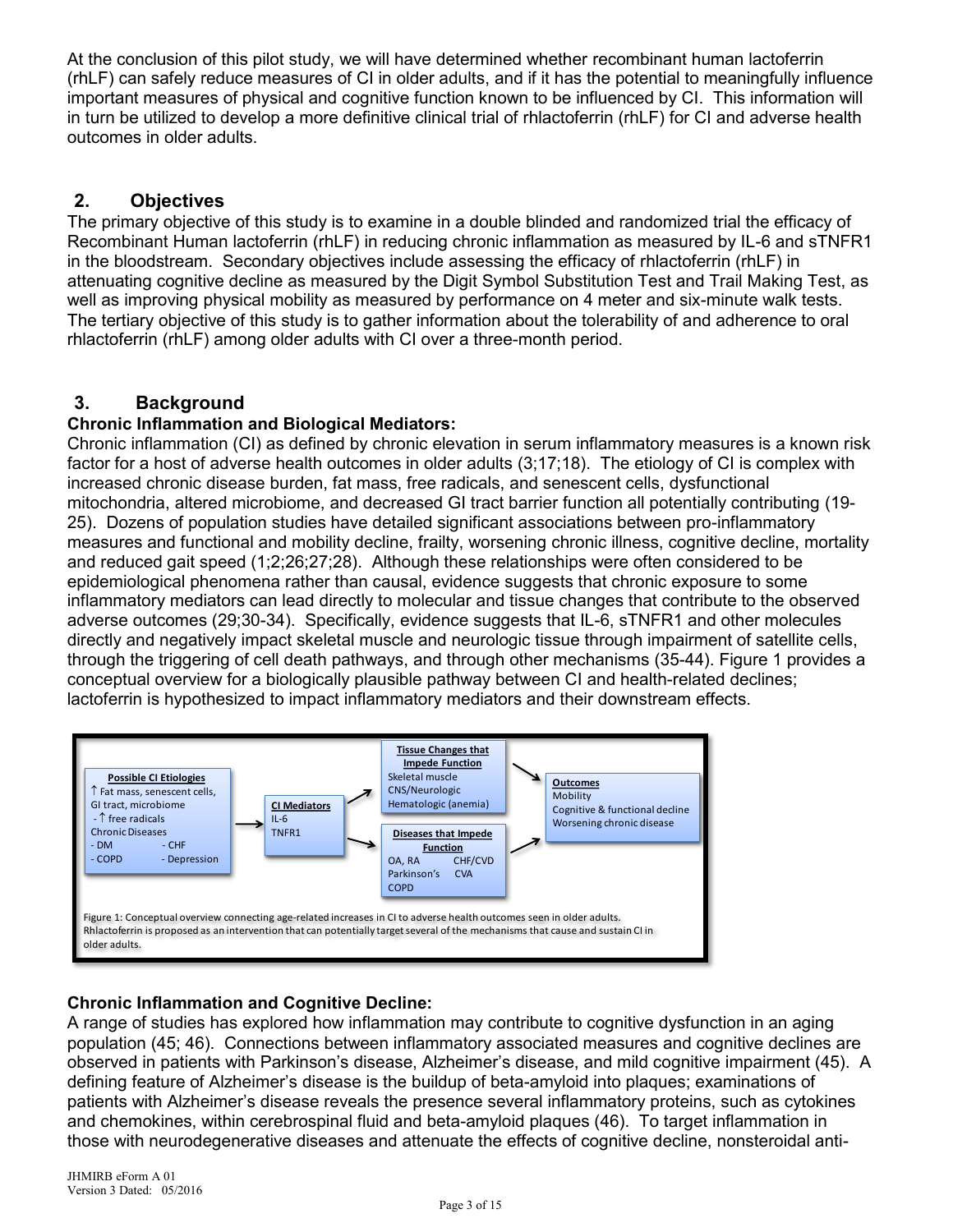inflammatory drugs (NSAIDS) are frequently prescribed (46). As a nutrient with known-anti-inflammatory effects, it is anticipated that administration of lactoferrin will result in some improvement of cognitive function.

## **Diagnosing and Treating Chronic Inflammation:**

To date, no clear method for diagnosing CI has been accepted. Although dozens of inflammatory measures have been used to identify associations between adverse outcomes and CI in older adults, IL6 and sTNFR1, stand out as especially relevant in part because of their known biological relevance to muscle loss (36;47-52).

| Table 1: Differences in mean gait<br>speed (top tertile of CI marker vs<br>other), differences in rates of<br>walking speed decline between<br>highest / lower CI tertiles<br>(marker*Time), and rates of gait<br>speed decline among those with<br>lower CI (Time), using linear<br>mixed-effects models in CHS<br>$(n=5091)$ | Likelihood ratio<br>test (LRT)<br><b>statistic</b><br>comparing linear<br>mixed-effects<br>models with and<br>without<br>cytokines for<br>predicting gait<br>speed. |                                   |  |  |
|--------------------------------------------------------------------------------------------------------------------------------------------------------------------------------------------------------------------------------------------------------------------------------------------------------------------------------|---------------------------------------------------------------------------------------------------------------------------------------------------------------------|-----------------------------------|--|--|
| Models                                                                                                                                                                                                                                                                                                                         | Estimate <sup>a</sup>                                                                                                                                               | <b>LRT</b> statistic<br>(p-value) |  |  |
| IIS (top tertile)<br>IIS*Time                                                                                                                                                                                                                                                                                                  | $-0.047 + 0.0058$<br>$-0.005 \pm 0.0009$                                                                                                                            | 220.0 (2.8e-49)                   |  |  |
| Time                                                                                                                                                                                                                                                                                                                           | $-0.010 \pm 0.0005$                                                                                                                                                 |                                   |  |  |
| IL6 (top tertile)<br>IL6*Time                                                                                                                                                                                                                                                                                                  | $-0.041 \pm 0.006$<br>$-0.004 \pm 0.001$                                                                                                                            | 150.0 (4.4e-34)                   |  |  |
| Time<br>TNFR1 (top<br>tertile)                                                                                                                                                                                                                                                                                                 | $-0.010 \pm 0.0005$<br>$-0.038 \pm 0.0060$                                                                                                                          | 130.0 (2.8e-28)                   |  |  |
| TNFR1*Time                                                                                                                                                                                                                                                                                                                     | $-0.005 \pm 0.0010$                                                                                                                                                 |                                   |  |  |
| Time<br>ILR1a (top<br>tertile)                                                                                                                                                                                                                                                                                                 | $-0.010 \pm 0.0005$<br>$-0.034 \pm 0.0059$                                                                                                                          | 53.0 (2.9e-12)                    |  |  |
| ILR1a*Time                                                                                                                                                                                                                                                                                                                     | $-0.0002 \pm 0.0009$                                                                                                                                                |                                   |  |  |
| Time                                                                                                                                                                                                                                                                                                                           | $-0.011 \pm 0.0005$                                                                                                                                                 |                                   |  |  |
| CRP (top<br>tertile)                                                                                                                                                                                                                                                                                                           | $-0.021 \pm 0.006$                                                                                                                                                  | 48.0 (4.3e-11)                    |  |  |
| CRP*Time<br>Time                                                                                                                                                                                                                                                                                                               | $-0.002 \pm 0.001$<br>$-0.010 \pm 0.0005$                                                                                                                           |                                   |  |  |
|                                                                                                                                                                                                                                                                                                                                |                                                                                                                                                                     |                                   |  |  |

Most prior studies linking CI to adverse health in older adults have relied on single serum-based biomarkers such as IL6 or C-reactive protein (CRP). Studies have emerged that demonstrate that elevations in ≥2 inflammatory markers are more strongly associated with adverse outcomes (53-57). Approaches to aggregate markers can be categorized into "unsupervised" and "supervised", with unsupervised aggregation being a summary of markers obtained based only on their joint distribution, e.g. by z-scores, principal component analysis or exploratory factor analysis (58;60) and supervised aggregation also considering biological understanding, or externally validating response (e.g., mortality(26)) for an "optimally" predicting response. Our group has made key contributions to work on supervised aggregation of inflammatory markers; including the first study applying latent variable (LV) modeling to summarize markers in accordance with biology understanding (61). Subsequently, we demonstrated that an inflammatory index (IIS) combining serum levels of IL6 and sTNFR1 provided superior prediction of 10-year mortality in the Cardiovascular Health Study (N=5,177) (26) over many other cytokines. As rationale for the use of these measures for diagnosis of CI in this project over other markers, we performed additional analyses (table 1) using the likelihood ratio test that shows that IL-6, TNFR1, and combined measure IIS are superior predictors of gait speed declines over 10 years when compared to CRP and interleukin 1 receptor antagonist (IL1RA). The cutoff

point for the study inclusion criteria for IL6 was identified based on a published threshold serum value above which adverse outcomes are much more common; the value for sTNFR1 was identified using a loess curve generated from data analyzed from the Cardiovascular Health Study (17;18;26). This background research provides strong rationale for the use of these measures to identify CI and to monitor treatment efficacy of lactoferrin on CI.

# **4. Study Procedures**

Prescreening Contact: Subjects will be recruited from a registry of older adults who have consented to be re-contacted for studies related to aging as well as from other populations of community-dwelling older adults. Sixty individuals age 70 and over who can walk without assistance at least four meters will be studied. Study coordinators will review basic information available from the registry and make a determination on potential eligibility based on the inclusion and exclusion criteria; this information includes participants' age, ambulatory ability, and medical and neurological conditions that may exclude participation. Subjects who satisfy entry criteria will be contacted by the study coordinator or the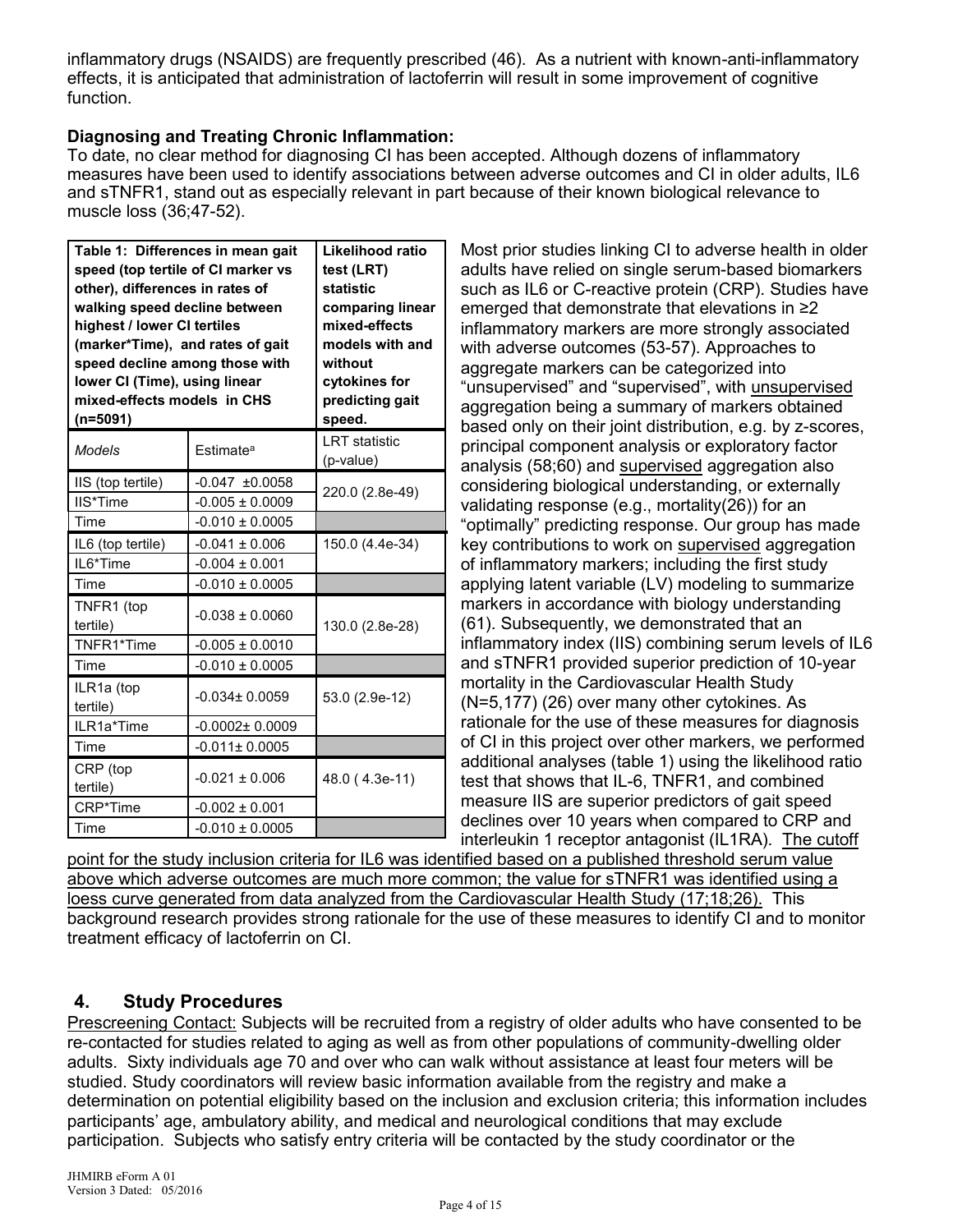investigators, who will explain the study, its purpose, and its potential benefits and risks. Individuals will then be scheduled to visit Johns Hopkins Bayview for informed consent and the formal screening visit.

Screening Visit (SV): The screening visit will consist of the administration and review of the informed consent, completion of a demographic questionnaire, a medical history questionnaire, physical activity, fatigue and weight loss questionnaire, a MMSE, a physical exam, and measurements of vital signs (Height, weight, blood pressure, temperature and respiration) and two timed 4 meter walks**.** Blood will be drawn to measure CMP and CBC/w Diff; additionally a 10 cc tube of blood will be drawn, serum will be processed and stored at -80 C in the Primary Investigator's laboratory for cytokine measurement. If the cytokine levels are above the threshold for either IL-6 or TNF-R1, we will retest the prospective participant again within four weeks to confirm chronic inflammation after screening visit. This will be done at the ABT visit. (17; 18; 26). If they remain eligible by elevation of either cytokine, they will be included in the study. If eligible, the participant will be randomized to either active or placebo treatment group. After confirming eligibility the JHU Pharmacy will generate the randomization schedule, and the appropriate numbered treatment kit for that participant will be assigned.

Baseline Visit (BV): Individuals meeting eligibility criteria (described below) will be scheduled for a baseline visit. This visit will consist of a brief medical history review and blood draw, along with outcome measurements described thoroughly below. At the end of the visit, the pharmacy or site coordinator will distribute the randomized study product with instructions. A structured walking program and encouragement of physical activity for participants in all treatment arms will be included. Participants will also receive an accelerometer for home mobility measurement along with detailed instructions for use.

Follow up visit (FUV): Monthly in person visits will take place, with telephone contact every two weeks by study staff between visits to help maintain adherence and assess for adverse effects. Pill counts and side effect assessments will take place at FU1, FU2, and FU3. FU6 will include measures checked in Table 2 and described below.

|                                                                                                                                                                                                                                                       | <b>PSC</b>                    | <b>SV</b> | <b>ABT</b> | <b>BV</b> | FU <sub>1</sub> | FU <sub>2</sub> | FU <sub>3</sub>         |  |  | <b>FU6.</b> |
|-------------------------------------------------------------------------------------------------------------------------------------------------------------------------------------------------------------------------------------------------------|-------------------------------|-----------|------------|-----------|-----------------|-----------------|-------------------------|--|--|-------------|
| Phone Screen                                                                                                                                                                                                                                          | X                             |           |            |           |                 |                 |                         |  |  |             |
| <b>Medical History</b>                                                                                                                                                                                                                                |                               | X         |            |           |                 |                 |                         |  |  |             |
| <b>Brief Medical History Review</b>                                                                                                                                                                                                                   |                               |           |            | X.        | X               | X               | X                       |  |  | X           |
| Informed Consent                                                                                                                                                                                                                                      |                               | X         |            |           |                 |                 |                         |  |  |             |
| Demographics                                                                                                                                                                                                                                          |                               | X         |            |           |                 |                 |                         |  |  |             |
| Randomization                                                                                                                                                                                                                                         |                               |           |            | X         |                 |                 |                         |  |  |             |
| <b>Frailty Assessment</b>                                                                                                                                                                                                                             |                               |           |            | X         |                 |                 | X                       |  |  | X           |
| <b>Activity Assessment</b>                                                                                                                                                                                                                            |                               |           |            | X         |                 |                 | X                       |  |  | X           |
| Vital Signs (BP, HR, Hgt, Wgt.                                                                                                                                                                                                                        |                               |           |            |           |                 |                 |                         |  |  |             |
| Temp, Resp.)                                                                                                                                                                                                                                          |                               | X         | X          | X         | X               | X               | X                       |  |  | X           |
| Short Physical Performance<br><b>Battery</b>                                                                                                                                                                                                          |                               |           |            | X         |                 |                 | X                       |  |  | $\times$    |
| Side Effect Assessment                                                                                                                                                                                                                                |                               |           |            |           | X               | X               | X                       |  |  |             |
| 4 meter walk                                                                                                                                                                                                                                          |                               | X         |            | X         |                 |                 | $\overline{\mathsf{x}}$ |  |  | X.          |
| Six-minute walk test                                                                                                                                                                                                                                  |                               |           |            | X         |                 |                 | $\overline{\mathsf{x}}$ |  |  | X           |
| <b>Blood Draw</b>                                                                                                                                                                                                                                     |                               | X         | X          | X         | X               |                 | X                       |  |  | X           |
| <b>Physical Exam</b>                                                                                                                                                                                                                                  |                               | X         |            |           |                 |                 |                         |  |  |             |
| MMSE                                                                                                                                                                                                                                                  |                               | X         |            |           |                 |                 |                         |  |  |             |
| Cognitive measures (Trail<br>Making Test and Digit<br>Symbol Substitution Test)                                                                                                                                                                       |                               |           |            | X.        |                 |                 | X                       |  |  | X.          |
| Accelerometry                                                                                                                                                                                                                                         |                               |           |            | X         |                 |                 | X                       |  |  | X           |
| Pill Calendar                                                                                                                                                                                                                                         | Marked Dailyto end of Month 3 |           |            |           |                 |                 |                         |  |  |             |
| Abbreviations: PSC: Prescreening contact; SV: Screening visit; ABT Additional Blood test (to<br>further determine eligibility for those whose cytokine levels are above threshold); BV: Baseline<br>visit; FU1-6: Follow up months 1-6 of pilot study |                               |           |            |           |                 |                 |                         |  |  |             |

#### **Table 2**

All

laboratory results will be reviewed by study physicians during the study and there will be frequent review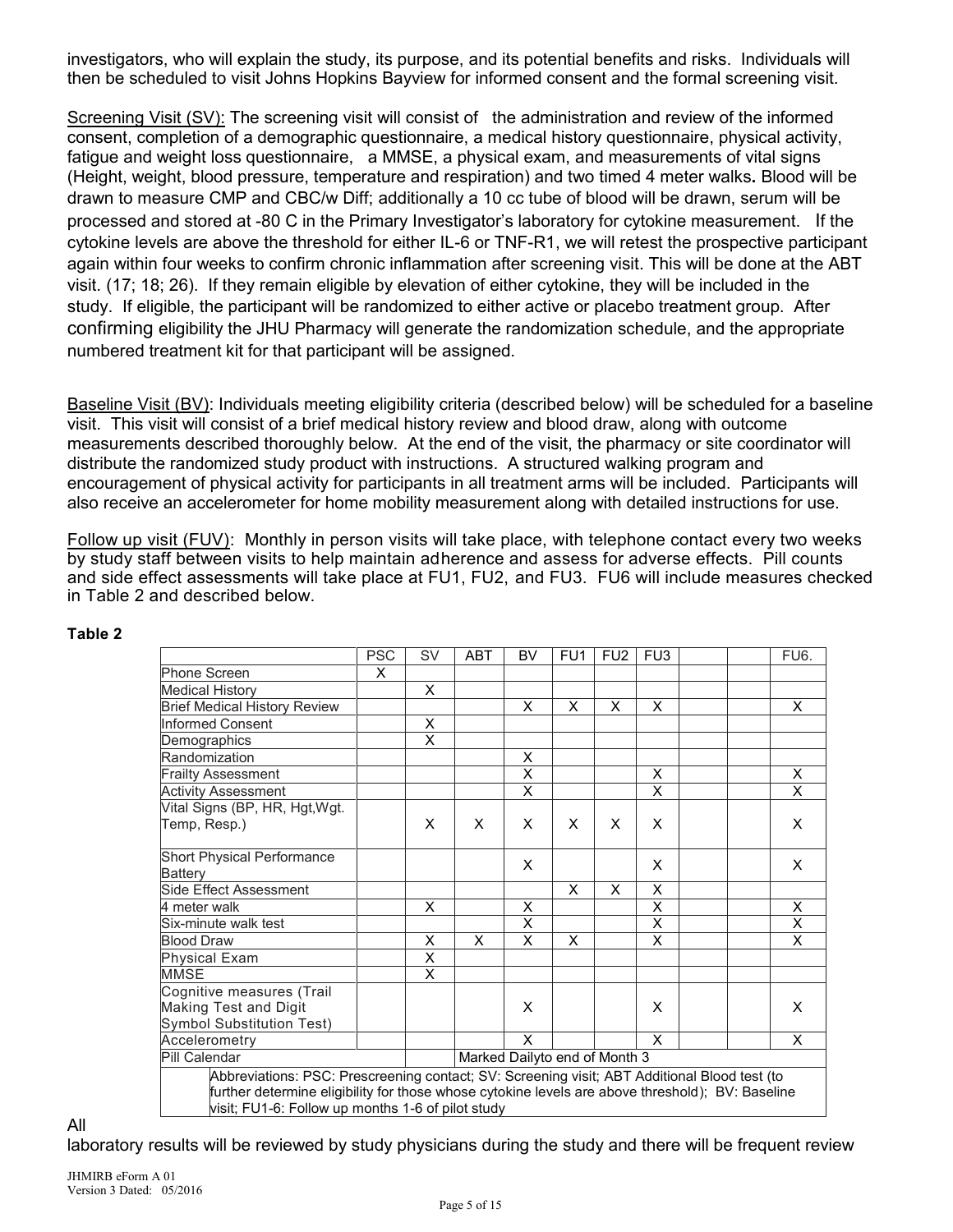of adverse and/or other unexpected events. Following study protocol, all adverse events will be reported to the IRB and National Institute on Aging (NIA) as per requirements. Participants will be able to report issues at study contacts but will also be provided with a number to call ad hoc as needed if issues related to study participation arise. If participants choose to withdraw from the study, their medical care will not be affected in any way.

#### **Measurements Performed at Visits:**

Phlebotomy (primary outcome measure): Primary outcome will be serum IL-6 and sTNFR1 as measured by ELISA as previously performed in the PI's laboratory by an experienced laboratory technician. Blood will also be measured for CBC w/Diff, and CMP, these measures will be made from blood drawn at SV, ABT, BV, FU1, FU3 and FU6. Rationale for the choice of these measures are provided above in the background section.

A Physical Exam will be taken at SV. A Medical History will be taken at SV and a Brief Medical History Review at BV and all subsequent FUV. These are to assess eligibility or contraindicate the intervention, detect new conditions or complications and other safety signals, and to measure important covariates (i.e. demographics, past medical history, current activity levels, routine medication, and vitamin use).

4 meter walk: Speed of walking at usual pace over 4 meters will be measured at the SV, BV, FU3, and FU6.

Six-minute walk: This is performed at the BV, FU3, and FU6 by having the participant walk along a straight hallway for six minutes and measuring the distance walked and the sensation of leg fatigue and dyspnea. The participant is given scripted prompts at one-minute intervals, but the test is largely self-directed and self-limited.

Short Physical Performance Battery (SPPB): This is an assessment of lower extremity functioning comprised of gait speed, balance, and leg strength and is performed at the BV and FU6. As part of the SPPB, participants will complete a balance test assessing their ability to stand without assistance and a chair stand test.

Cognitive Function Measures: The Digit Symbol Substitution Test (DSST) is a sensitive measure in cognitively normal older adults. It measures attentional control and switching, and more broadly executive processes and thus is not sensitive to impairment in particular brain regions. It is a highly precise measure across the range from cognitively normal to mildly impaired older adults and takes about 90 seconds to administer (75). The DSST will be conducted at BV, FU3, and FU6. The Trail Making A and B Test measures executive functioning and task-switching, is highly sensitive to change and takes 5-10 minutes to administer (76). This test will be performed at BV, FU3, and FU6. An MMSE (a mini-mental state exam) will also be performed at the BV.

Side Effect Assessment: A Side Effect Assessment will be conducted at FU1, FU2, and FU3. The purpose of this assessment is to monitor participants' responses to lactoferrin and to assess for any adverse side effects.

Activity Assessment: Participants will answer questions about their physical activity and energy levels. This assessment is conducted at BV, FU3, and FU6.

Frailty Assessment: This assessment is completed at BV, FU3, and FU6. This assessment measures participants' walking speed and grip strength, and includes questions about weight loss.

Vital Signs: Participants' vital signs will be measured at every study visit. These measurements include height, weight, blood pressure, respiratory rate, and temperature.

#### **Additional Physical and Functional Measurements:**

Home Mobility Measurement: An Acti-Graph® Link Activity monitor will be placed on the participant's non-dominant wrist at the end of the BV. This model includes an ambient light designed to provide environmental information and a gyroscope and magnetometer to capture position and rotational data. Accelerometry counts will be measured at a sampling frequency of 80 hertz for 7 days immediately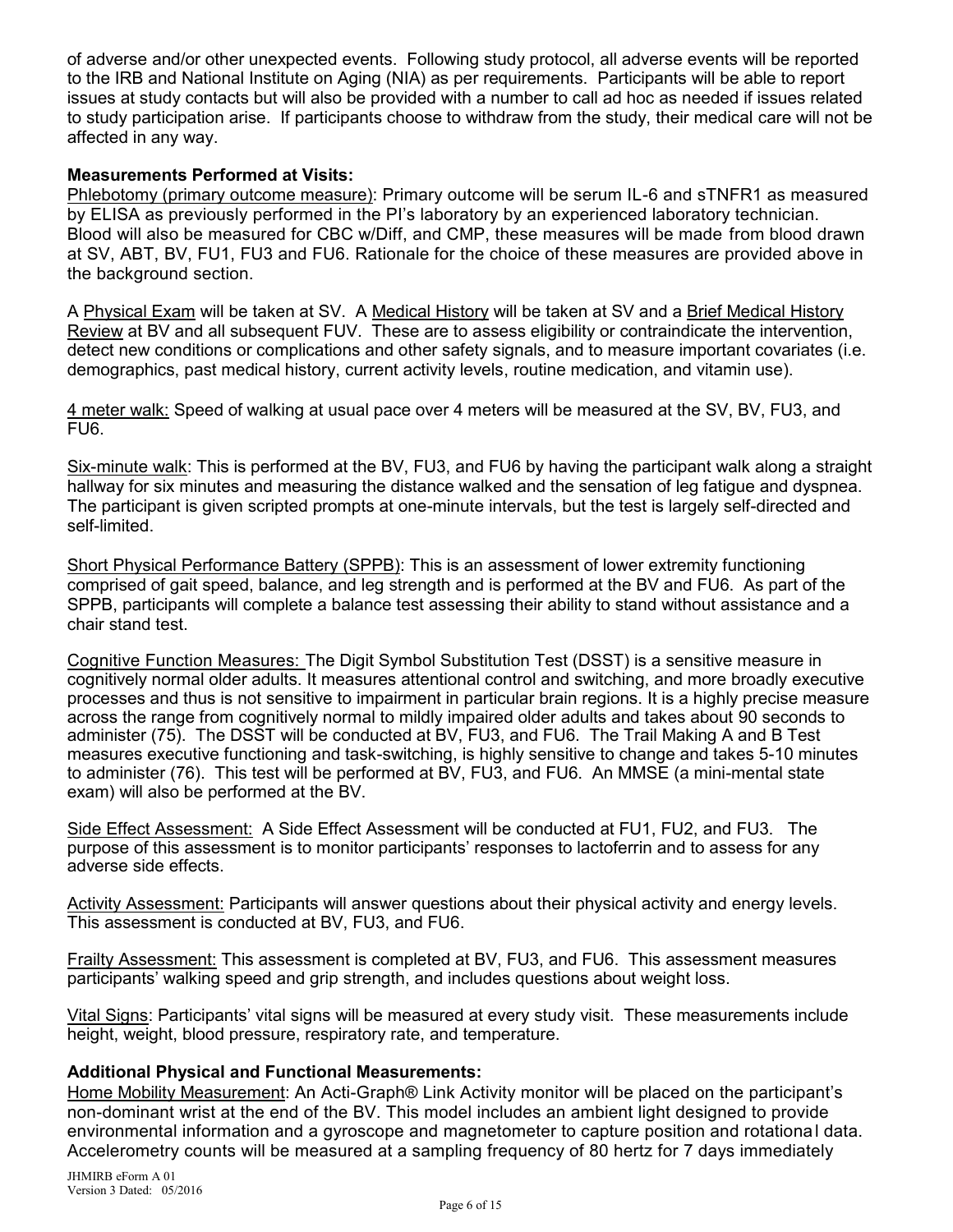after completing the BV, 3-month, and 6-month visits. Participants will be asked to wear the device at all times except when swimming for >30 minutes. Monitors will be mailed via pre-addressed express mail packets where all raw data will be downloaded using commercial software (ACTLIFE, v6) to derive activity data in g force and counts/min. The JHU Statistical Methods for Applications and Research in Technology ("SMART"-stats) group, developers of the "movelets" technology that enables the use of raw data (62), will use collected data to: (i) characterize cumulative daily activity, (ii) assess daily circadian patterns of activity, (iii) assess physical activity variability, (iv) model patterns of daily activity, and (iv) estimate walking speed (62, 63, 64). These measurements greatly extend what is normally available from accelerometers and will complement mobility measures by describing function enacted in daily life.

# **5. Inclusion/Exclusion Criteria**

Inclusion: Age 70 and older; able to complete 4- meter timed walk; walking speed <1.0 m/sec; serum IL-6 level ≥ 2.5 pg/ml or TNFR1 level ≥1500 pg/ml. Consistent with NIH guidelines, both genders and minority persons are enrolled. Participants will be followed for 6 months to investigate the effects of the treatments on gait speed and other outcomes.

Exclusion criteria**:** Participants with IL-6 levels above 30.0 pg /ul. Daily anti-inflammatory drug use (prednisone, Advil, Aleve, Remicade, Enbrel, methotrexate, standing NSAID, aspirin greater than 325 mg per day), lower extremity mobility disability caused by Parkinson's disease, CVA with residual motor deficit, severe osteo or rheumatoid arthritis, symptomatic claudication, hospitalization within 3 months for MI, angina, infection requiring antibiotics, or joint replacement, and for other reasons that markers may be elevated such as active or chronic malignancies MMSE < 21.

# **6. Drugs/ Substances/ Devices**

Lactoferrin is a basic glycoprotein initially identified in milk but subsequently identified in most exocrine secretions and in granules secreted from neutrophils (8). It has pleiotropic anti-inflammatory effects that range from the coating and degradation of invading organisms and their antigenic cellular components, to the sequestration of free iron needed by invading organisms to thrive, to the suppression of inflammatory (NFkB) signaling, and the modulation of the adaptive immune system (8- 10;12) . A recent study that characterized a lactoferrin knock out mouse demonstrated a colonic inflammatory phenotype which suggests an important role for lactoferrin at the interface between the colon and the immune system (11). Given the evidence for altered immunogenic intestinal flora in frail older adults, and the decreasing barrier function of the aging intestinal epithelium, and the known antiinflammatory functions of lactoferrin, the use of oral lactoferrin for CI suppression in older adults is highly biologically plausible. (13-15;65-68). Beyond this mechanistic rationale, oral lactoferrin has demonstrated to safely and significantly reduce the incidence of neonatal sepsis in prior studies (69) and post-antibiotic diarrhea in older nursing facility residents (70). In older adults, lactoferrin was well tolerated in late stage cancer patients and increased overall survival in a study that did not include inflammatory measures (71, 72). A prior study of bovine lactoferrin demonstrated significant reductions of CRP and IL-6 levels in post-menopausal women treated for 6 months with minimal or no side effects (16). Lactoferrin has previously been used as a chronic diarrhea intervention in other vulnerable populations with minimal safety concerns and few if any adverse outcomes related to lactoferrin (70;73,74).

For this study, Recombinant Human lactoferrin (rhLF) a partially iron saturated form of lactoferrin in 250 mg capsules and matching placebo capsules will be provided by Ventria Bioscience Biotech company at bulk pricing. Each capsule will contain 250 mg of rhlactoferrin (rhLF) as active ingredient and cellulose, magnesium stearate, and silicon dioxide as inert ingredients. Subjects will receive either 1500 mg of rhlactoferrin in capsule form twice a day or a placebo in exact matching capsules. Dosing will be six 250 mg capsules twice a day based on prior dosing used safely in studies of diarrhea in a nursing home population (70). This treatment will take place for approximately 3 months (87 days). Recombinant human lactoferrin (rhLF) is produced through standard methods of genetic modification and plant transformation. The rice grain in which the protein accumulates is stable and well suited as a production system Recombinant human lactoferrin has been purified from transgenic rice using standard food industry procedures and current good manufacturing practices. Each placebo capsule will contain cellulose, magnesium stearate, and silicon dioxide, manufactured in full compliance with all pharmaceutical regulation.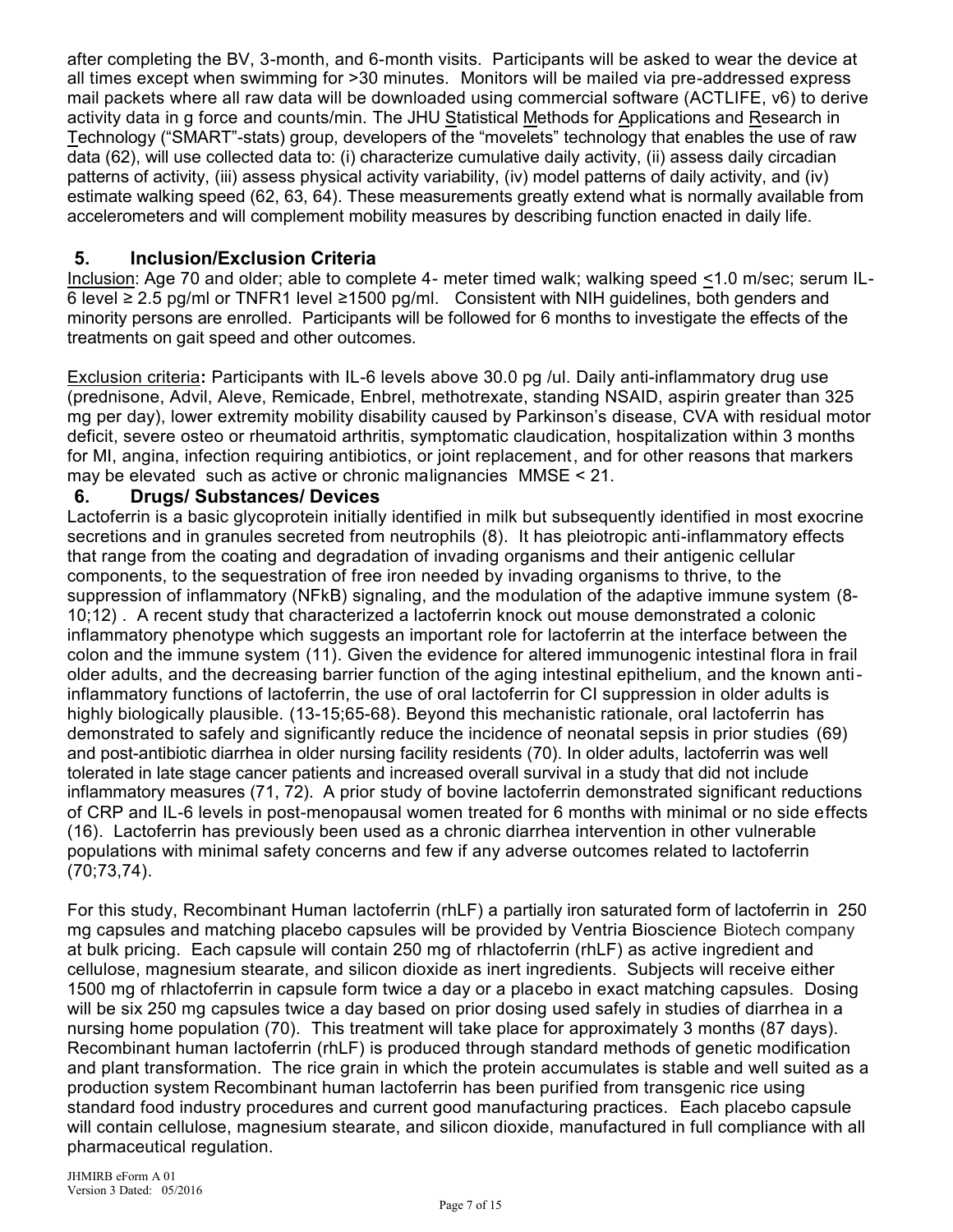# **7. Study Statistics**

Based on a two-sided two-sample t-test with a Type I error of 0.05, a sample size of 23 subjects per group (46 in total) will achieve 80% power to detect a difference of 0.86 SD or greater in logIL-6 between the treatment group and the placebo group at the end of the 6-month trial. Secondarily, we will compare the linear rate of change in logIL-6 between the treatment and the placebo groups by modeling the individual trajectories of the outcome. With 20 subjects per group, three repeated measurements of IL-6 assessed at baseline, 3, and 6 months, and a correlation of 0.54 between measurements, we will have 80% power to detect a difference of 1.3 SD units (equivalent to a cross-sectional between-group difference of 0.65SD different at 6 months) or greater in the yearly rate of change in logIL-6 between the treatment and the placebo group. The within subject between-measurement correlation of 0.54 was estimated using longitudinal data from the Women's Health and Aging Study II. Therefore, using longitudinal data, we will have adequate power to detect a difference similar to the 0.63 SD (or 2.5 pg/mL) difference observed at the end of a 6-month, randomized clinical study of a ribonuclease-enriched lactoferrin supplement in postmenopausal women (16). Given these calculations, we are aiming to recruit up to 60 individuals, 30 in each group, in order to maximize our ability to detect differences between treatment and placebo groups. This increased number beyond what are calculated here will take into account anticipated drop outs during the treatment period and leave us with an estimated 'complete completer' group of 46 total. In addition, we are estimating that we will need to have at least 250 individuals recruited into the protocol in order to identify those eligible by inflammatory mediator criteria listed above.

# **8. Risks**

Six Minute Walk Test: This is performed by having the participant walk along a straight hallway for six minutes and measuring the distance walked and the sensation of leg fatigue and dyspnea. The participant may stop at any time if they feel uncomfortable. As with any exercise test, there is a theoretical risk that a participant could suffer cardiac risk from arrhythmia or ischemia, or orthopedic risk from falling or stumbling. Risks are minimized by conducting the test in a medically supervised environment with trained personnel.

4-meter Walk Test: This is performed by having the participant walk a distance of 4 meters while being timed. The associated risk is minimal, as the participant may stop at any time if they feel uncomfortable.

Phlebotomy: Blood draw is performed by taking blood from a vein in the forearm or antecubital fossa. This may cause pain during the insertion of the needle or slight bruising afterward. This risk is minimized by the use of disposable single needles, trained personnel, and application of pressure after the blood draw.

Questionnaires, Health History, and Physical Examination: This information is routinely collected in the process of medical care of patients. Here are not any significant physical risks from these procedures. As with all medical information, there is always the psychological distress if personal health information is not held confidential within the wishes of the participant. In order to protect participants' privacy and confidentiality, all data collected will be maintained through the use of unique study identification (ID) numbers, rather than patient names, in the study database. Blood samples will be labeled only with study ID information when transmitted or stored. No information will be disclosed in an individually identifiable form in any type of presentation or publication. Participants will be given contact information for the PI and Project Manager to answer questions or to report problems. Patients can withdraw from the study at any time without any effect on their medical care.

**Data and Safety Monitoring Plan**: Because this is a human intervention study, we have a Data and Safety Monitoring Board (DSMB). The DSMB has already been constituted as part of ongoing clinical studies of the Johns Hopkins Older Americans Independence Center (OAIC).

The DSMB is responsible for safeguarding the interests of participants enrolled in intervention studies, assessing the safety and efficacy of study procedures, and for monitoring the overall conduct of intervention studies supported by the Johns Hopkins OAIC.

The DSMB is an independent advisory group to the Director of NIA, and is required to provide recommendations about starting, continuing, and stopping OAIC intervention studies. Selected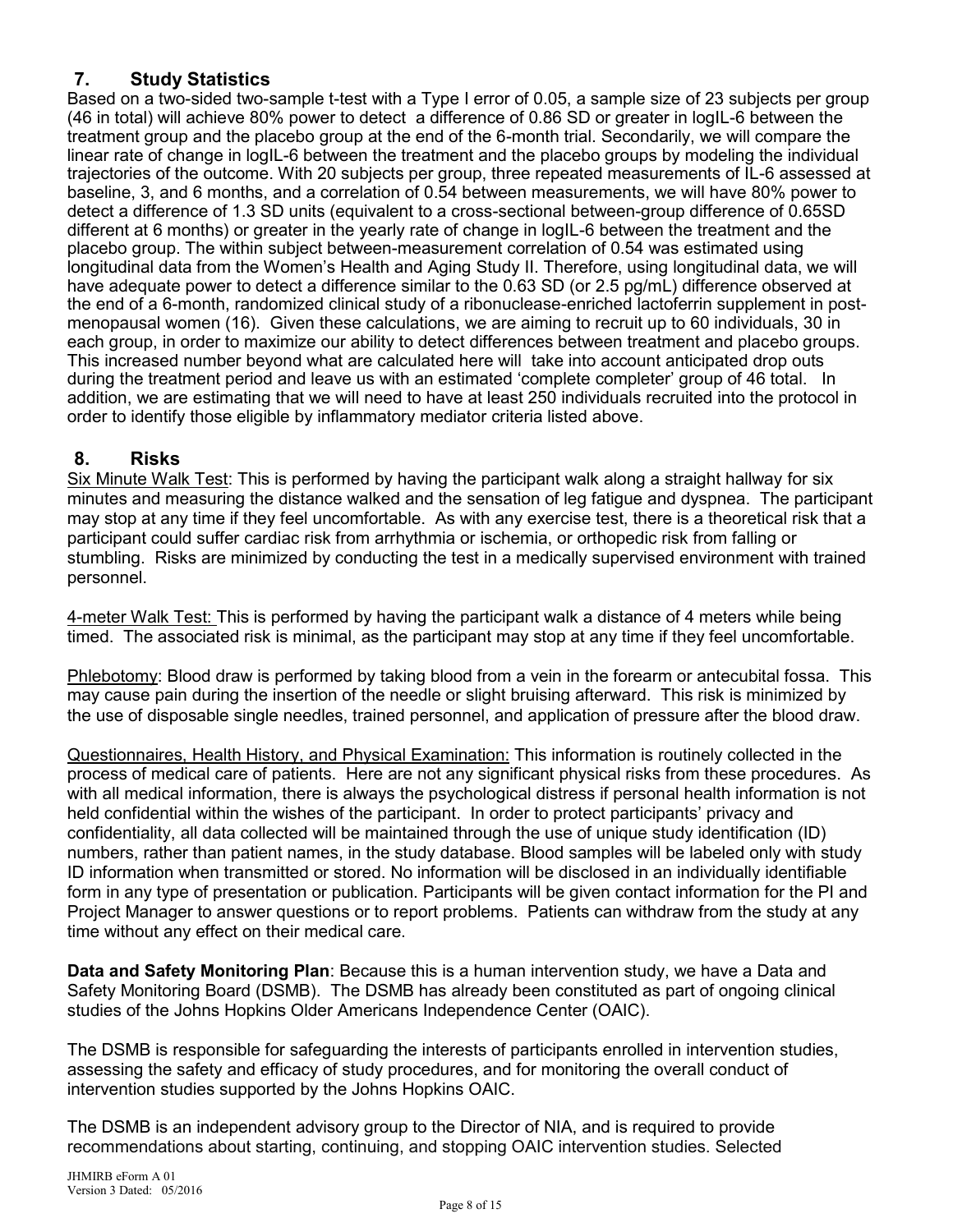observational studies may come under the purview of the DSMB if deemed by the OAIC Leadership, in consultation with NIA, to have non-negligible risks. In addition, the DSMB is asked to make recommendations, as appropriate, to the NIA about:

- Efficacy of the study intervention
- Benefit/risk ratio of procedures and participant burden
- Selection, recruitment, and retention of participants
- Adherence to protocol requirements
- Completeness, quality, and analysis of measurements
- Amendments to the study protocol and consent forms
- Performance of individual centers and core labs
- Participant safety
- Notification and referral for abnormal findings

All adverse events, regardless of severity, are monitored by the (DSMB) and reviewed by the Steering Committee during their regularly scheduled meetings. Adverse events judged by a study physician to be both serious and unexpected and related to study participation will be reported via the study form and a narrative to the IRB and NIA program official in a timely manner. An event narrative will be sent to the DSMB and to the clinical centers, with instructions for reporting to their IRB. The DSMB will decide if a teleconference is needed to discuss the event and recommend actions to the NIA. If the event is judged to be related to a study drug, the NIA will report the event to the FDA. Any unexpected fatal or lifethreatening adverse events associated with the study drug will be reported to the FDA within 7 days of initial receipt; adverse events that are serious, unexpected, and associated with study drug will be reported within 15 days of initial receipt.

## **9. Benefits**

There may be no direct benefit to participants. Study participation may involve more intensive clinical follow-up than the standard of care, and participants may benefit from this. Some participants may gain psychological satisfaction by contributing to research that may improve the outcomes for older adults with chronic inflammation.

Becoming disabled from physical or memory losses are a significant burden for older adults and to society. This project has the potential to advance knowledge toward identifying a safe and effective strategy to treat chronic inflammation that might improve both mobility and memory among older adults. We expect that results will be directly relevant to public health and clinical guidelines, and will influence policy. The risk/benefit ratio for the trials will be evaluated and every protocol will be designed so that the risks associated with participation are reasonable in relation to the important knowledge to be gained. Overall, the risks of participating in this trial are small, and the potential information gained will likely add critical knowledge that will be used to guide a definitive trial to reduce chronic inflammation and impact mobility and memory among older adults.

## **10. Payment and Remuneration**

Participants will be reimbursed for their time, effort and related expenses (i.e. parking and transportation) in the amount of \$350.00 per person. The first payment will be of \$35.00 for completing the Screening Visit. The second payment will be \$15.00 after completion of the ABT (additional blood draw visit). The remaining amount will be divided into three increments of \$100.00 each. The third payment will be dispensed to study participants after the completion of their Baseline Visit. The next reimbursement will be given after the completion of the 3-month Follow up Visit. The final reimbursement will be given after the completion of the 6-month Follow up Visit.

## **11. Costs**

There will be no cost to the participants for enrolling in the study as the costs associated with the study are covered by grant funds.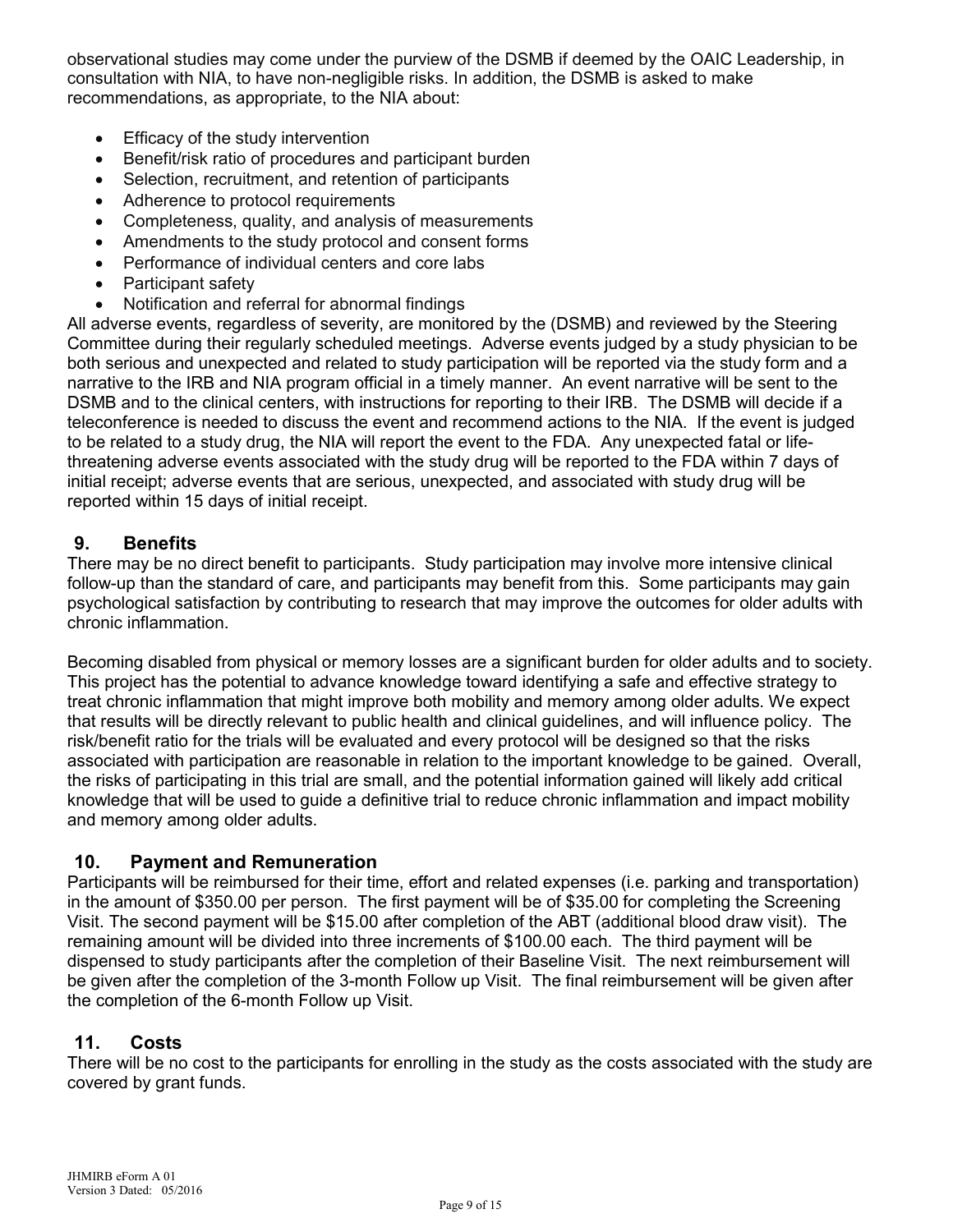#### Reference List

1 Walston J, McBurnie MA, Newman, A., Tracy R, Kop WJ, Hirsch CH, Gottdiener JS, and Fried, L. P. 2002. Frailty and activation of the inflammation and coagulation systems with and without clinical morbidities: Results from the Cardiovascular Health Study. *Arch Intern Med* 162:2333-2341.

2 Singh, T. and Newman, A. B. 2011. Inflammatory markers in population studies of aging. *Ageing Res. Rev.* 10:319-329.

3 Cohen, H. J., Harris, T., and Pieper, C. F. 2003. Coagulation and activation of inflammatory pathways in the development of functional decline and mortality in the elderly. *Am. J. Med.* 114:180-187.

4 Franceschi, C. and Campisi, J. 2014. Chronic inflammation (inflammaging) and its potential contribution to age-associated diseases. *J. Gerontol. A Biol. Sci. Med. Sci.* 69 Suppl 1:S4-S9.

5 Meehan, C. J., Langille, M. G., and Beiko, R. G. 2015. Frailty and the Microbiome. *Interdiscip. Top. Gerontol. Geriatr.* 41:54-65.

6 Zapata, H. J. and Quagliarello, V. J. 2015. The microbiota and microbiome in aging: potential implications in health and age-related diseases. *J. Am. Geriatr. Soc.* 63:776-781.

7 Javed, Q. and Murtaza, I. 2013. Therapeutic potential of tumour necrosis factor-alpha antagonists in patients with chronic heart failure. *Heart Lung Circ.* 22:323-327.

8 Vogel, H. J. 2012. Rhlactoferrin, a bird's eye view. *Biochem. Cell Biol.* 90:233-244.

9 Jenssen, H. and Hancock, R. E. 2009. Antimicrobial properties of rhlactoferrin. *Biochimie* 91:19-29.

10 Berlutti, F., Pantanella, F., Natalizi, T., Frioni, A., Paesano, R., Polimeni, A., and Valenti, P. 2011. Antiviral properties of rhlactoferrin--a natural immunity molecule. *Molecules.* 16:6992-7018.

11 Ye, Q., Zheng, Y., Fan, S., Qin, Z., Li, N., Tang, A., Ai, F., Zhang, X., Bian, Y., Dang, W., Huang, J., Zhou, M., Zhou, Y., Xiong, W., Yan, Q., Ma, J., and Li, G. 2014. Rhlactoferrin deficiency promotes colitis-associated colorectal dysplasia in mice. *PLoS. One.* 9:e103298.

12 Berkhout, B., Floris, R., Recio, I., and Visser, S. 2004. The antiviral activity of the milk protein rhlactoferrin against the human immunodeficiency virus type 1. *Biometals* 17:291-294.

13 Frioni, A., Conte, M. P., Cutone, A., Longhi, C., Musci, G., di Patti, M. C., Natalizi, T., Marazzato, M., Lepanto, M. S., Puddu, P., Paesano, R., Valenti, P., and Berlutti, F. 2014. Rhlactoferrin differently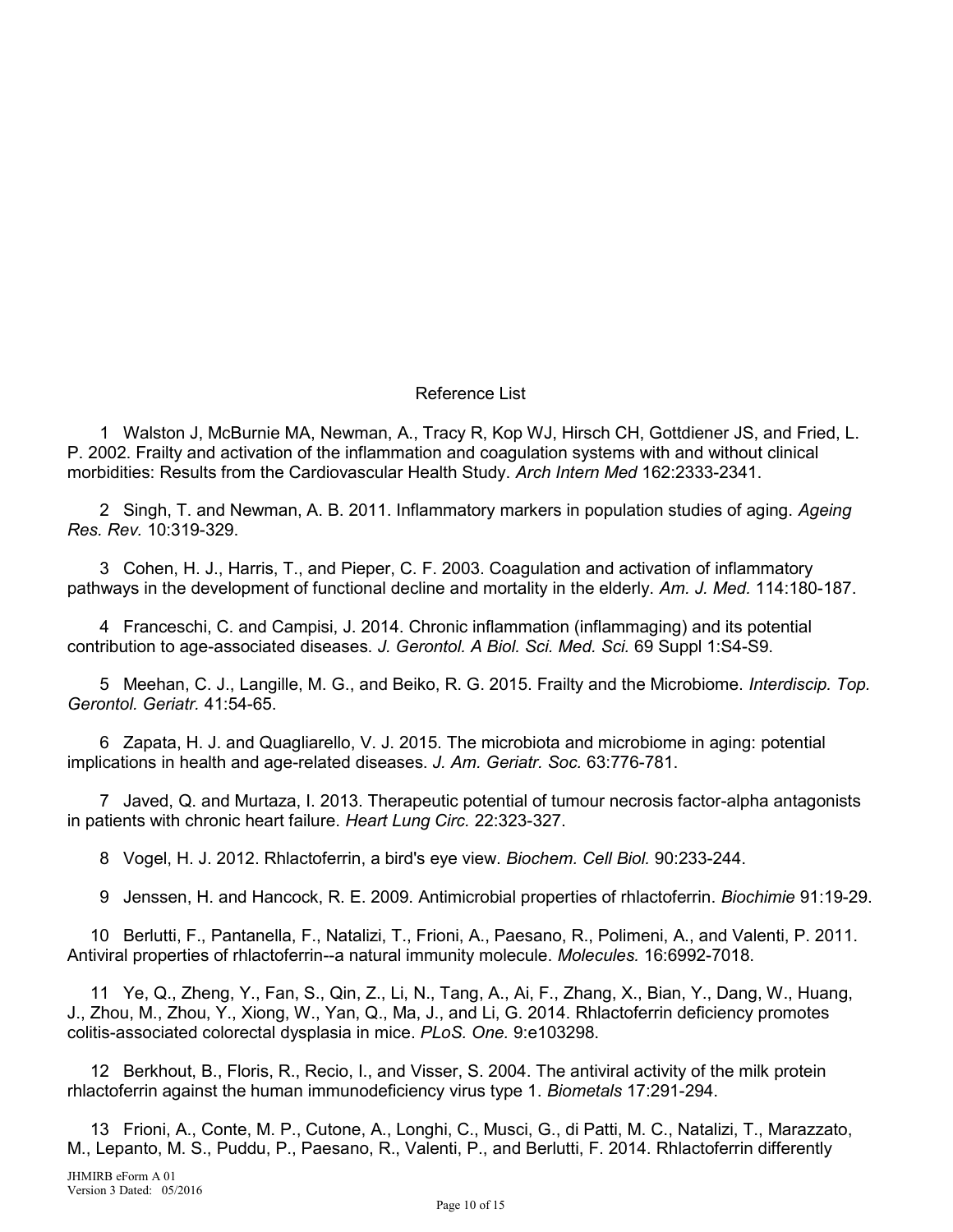modulates the inflammatory response in epithelial models mimicking human inflammatory and infectious diseases. *Biometals* 27:843-856.

14 Zheng, Y., Qin, Z., Ye, Q., Chen, P., Wang, Z., Yan, Q., Luo, Z., Liu, X., Zhou, Y., Xiong, W., Ma, J., and Li, G. 2014. Rhlactoferrin suppresses the Epstein-Barr virus-induced inflammatory response by interfering with pattern recognition of TLR2 and TLR9. *Lab Invest*.

15 Choe, Y. H. and Lee, S. W. 1999. Effect of rhlactoferrin on the production of tumor necrosis factoralpha and nitric oxide. *J. Cell Biochem.* 76:30-36.

16 Bharadwaj, S., Naidu, T. A., Betageri, G. V., Prasadarao, N. V., and Naidu, A. S. 2010. Inflammatory responses improve with milk ribonuclease-enriched rhlactoferrin supplementation in postmenopausal women. *Inflamm. Res.* 59:971-978.

17 Ferrucci, L., Harris, T. B., Guralnik, J. M., Tracy, R. P., Corti, M. C., Cohen, H. J., Penninx, B., Pahor, M., Wallace, R., and Havlik, R. J. 1999. Serum IL-6 level and the development of disability in older persons [see comments]. *J Am Geriatr. Soc* 47:639-646.

 18 Ferrucci, L., Penninx, B. W., Volpato, S., Harris, T. B., Bandeen-Roche, K., Balfour, J., Leveille, S. G., Fried, L. P., and Md, J. M. 2002. Change in muscle strength explains accelerated decline of physical function in older women with high interleukin-6 serum levels. *J. Am. Geriatr. Soc.* 50:1947-1954.

19 Little, J. P., Simtchouk, S., Schindler, S. M., Villanueva, E. B., Gill, N. E., Walker, D. G., Wolthers, K. R., and Klegeris, A. 2014. Mitochondrial transcription factor A (Tfam) is a pro-inflammatory extracellular signaling molecule recognized by brain microglia. *Mol. Cell Neurosci.* 60:88-96.

20 Campisi, J. 2005. Senescent cells, tumor suppression, and organismal aging: good citizens, bad neighbors. *Cell* 120:513-522.

21 Hill, S. and Van, R. H. 2014. Mitochondrial stress signaling in longevity: a new role for mitochondrial function in aging. *Redox. Biol.* 2:936-944.

22 Freund, A., Orjalo, A. V., Desprez, P. Y., and Campisi, J. 2010. Inflammatory networks during cellular senescence: causes and consequences. *Trends Mol. Med.* 16:238-246.

23 Tchkonia, T., Zhu, Y., Van, D. J., Campisi, J., and Kirkland, J. L. 2013. Cellular senescence and the senescent secretory phenotype: therapeutic opportunities. *J. Clin. Invest* 123:966-972.

24 Hotamisligil, G. S., Shargill, N. S., and Spiegelman, B. M. 1993. Adipose expression of tumor necrosis factor-alpha: direct role in obesity-linked insulin resistance. *Science* 259:87-91.

25 Zinovkin, R. A., Romaschenko, V. P., Galkin, I. I., Zakharova, V. V., Pletjushkina, O. Y., Chernyak, B. V., and Popova, E. N. 2014. Role of mitochondrial reactive oxygen species in age-related inflammatory activation of endothelium. *Aging (Albany. NY)* 6:661-674.

26 Varadhan, R., Yao, W., Matteini, A., Beamer, B. A., Xue, Q. L., Yang, H., Manwani, B., Reiner, A., Jenny, N., Parekh, N., Fallin, M. D., Newman, A., Bandeen-Roche, K., Tracy, R., Ferrucci, L., and Walston, J. 2014. Simple Biologically Informed Inflammatory Index of Two Serum Cytokines Predicts 10 Year All-Cause Mortality in Older Adults. *J. Gerontol. A Biol. Sci. Med. Sci.* 69:165-173.

 27 Schaap, L. A., Pluijm, S. M., Deeg, D. J., Harris, T. B., Kritchevsky, S. B., Newman, A. B., Colbert, L. H., Pahor, M., Rubin, S. M., Tylavsky, F. A., and Visser, M. 2009. Higher inflammatory marker levels in older persons: associations with 5-year change in muscle mass and muscle strength. *J Gerontol A Biol Sci Med Sci* 64:1183-1189.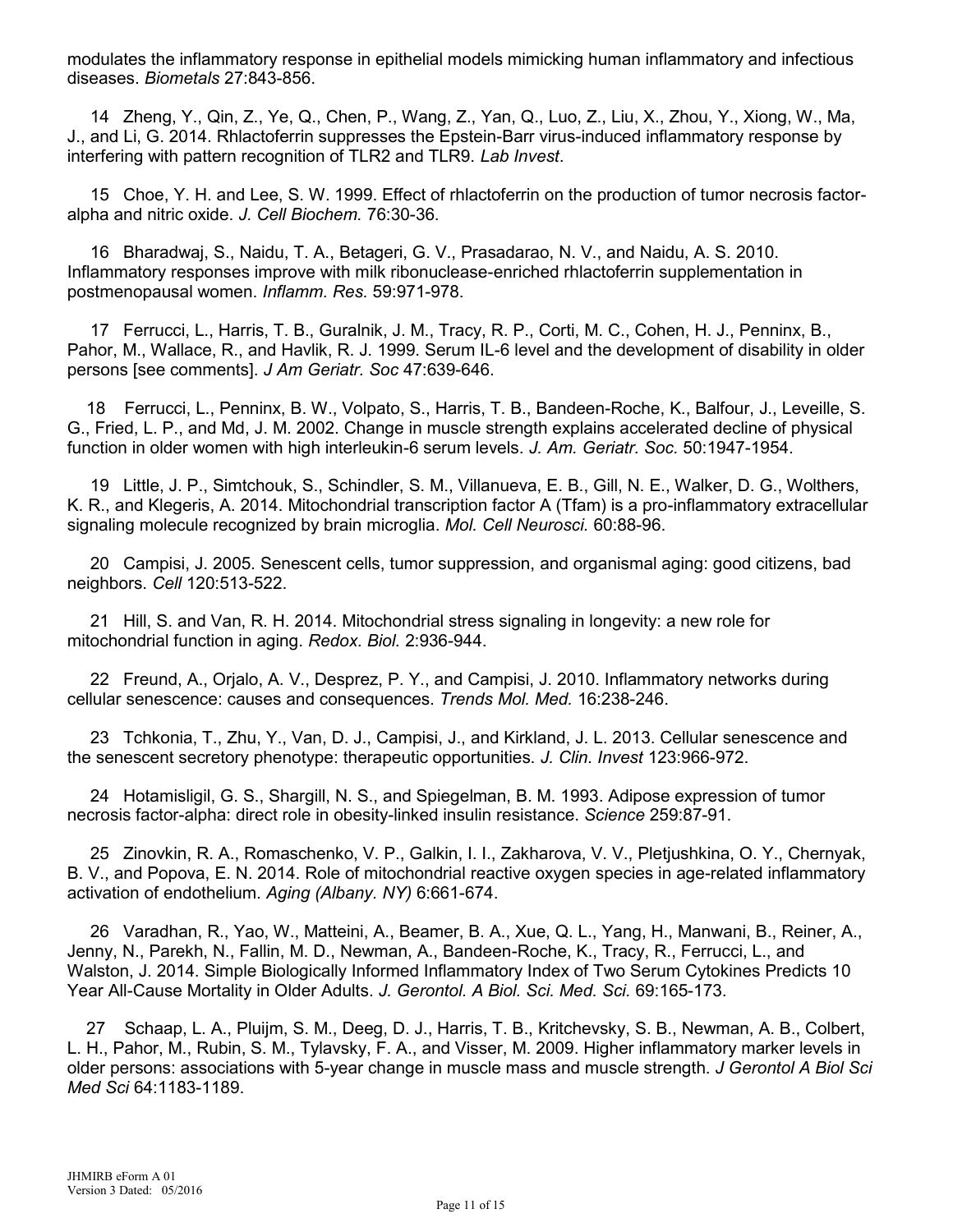28 Chang, S. S., Weiss, C. O., Xue, Q. L., and Fried, L. P. 2012. Association between inflammatoryrelated disease burden and frailty: results from the Women's Health and Aging Studies (WHAS) I and II. *Arch. Gerontol. Geriatr.* 54:9-15.

29 Freund, A., Orjalo, A. V., Desprez, P. Y., and Campisi, J. 2010. Inflammatory networks during cellular senescence: causes and consequences. *Trends Mol. Med.* 16:238-246.

 30 Sikka, G., Miller, K. L., Steppan, J., Pandey, D., Jung, S. M., Fraser, C. D., III, Ellis, C., Ross, D., Vandegaer, K., Bedja, D., Gabrielson, K., Walston, J. D., Berkowitz, D. E., and Barouch, L. A. 2013. Interleukin 10 knockout frail mice develop cardiac and vascular dysfunction with increased age. *Exp. Gerontol.* 48:128-135.

31 Binkley, N. C., Sun, W. H., Checovich, M. M., Roecker, E. B., Kimmel, D. B., and Ershler, W. B. 1994. Effects of recombinant human interleukin-6 administration on bone in rhesus monkeys. *Lymphokine Cytokine Res.* 13:221-226.

32 Akki, A., Yang, H., Gupta, A., Chacko, V. P., Yano, T., Leppo, M. K., Steenbergen, C., Walston, J., and Weiss, R. G. 2013. Skeletal muscle ATP kinetics are impaired in frail mice. *Age (Dordr. )*.

33 Ko, F., Yu, Q., Xue, Q. L., Yao, W., Brayton, C., Yang, H., Fedarko, N., and Walston, J. 2011. Inflammation and mortality in a frail mouse model. *Age (Dordr). 2011 Jun 2. [Epub ahead of print]* 34:705- 715.

34 Walston J, Fedarko N, Yang H, Leng S, Beamer B, Espinoza S, Lipton A, Zheng H, and Becker K 2008. The Physical and Biological Characterization of a Frail Mouse Model. *Journal of Gerontology* 63:391-398.

 35 Degens, H. 2010. The role of systemic inflammation in age-related muscle weakness and wasting. *Scand. J. Med. Sci. Sports* 20:28-38.

36 Pistilli, E. E., Jackson, J. R., and Alway, S. E. 2006. Death receptor-associated pro-apoptotic signaling in aged skeletal muscle. *Apoptosis.* 11:2115-2126.

37 Langen, R. C., Van Der Velden, J. L., Schols, A. M., Kelders, M. C., Wouters, E. F., and Janssen-Heininger, Y. M. 2004. Tumor necrosis factor-alpha inhibits myogenic differentiation through MyoD protein destabilization. *FASEB J.* 18:227-237.

38 Guttridge, D. C., Mayo, M. W., Madrid, L. V., Wang, C. Y., and Baldwin, A. S. 2000. NF-kappaBinduced loss of MyoD messenger RNA: possible role in muscle decay and cachexia. *Science* 289:2363- 2366.

39 Langen, R. C., Schols, A. M., Kelders, M. C., Wouters, E. F., and Janssen-Heininger, Y. M. 2001. Inflammatory cytokines inhibit myogenic differentiation through activation of nuclear factor-kappaB. *FASEB J.* 15:1169-1180.

40 Chabi, B., Ljubicic, V., Menzies, K. J., Huang, J. H., Saleem, A., and Hood, D. A. 2008. Mitochondrial function and apoptotic susceptibility in aging skeletal muscle. *Aging Cell* 7:2-12.

41 Marzetti, E., Calvani, R., Cesari, M., Buford, T. W., Lorenzi, M., Behnke, B. J., and Leeuwenburgh, C. 2013. Mitochondrial dysfunction and sarcopenia of aging: From signaling pathways to clinical trials. *Int. J. Biochem. Cell Biol.*

42 Beenakker, K. G., Duijnisveld, B. J., Van Der Linden, H. M., Visser, C. P., Westendorp, R. G., Butler-Brown, G., Nelissen, R. G., and Maier, A. B. 2012. Muscle characteristics in patients with chronic systemic inflammation. *Muscle Nerve* 46:204-209.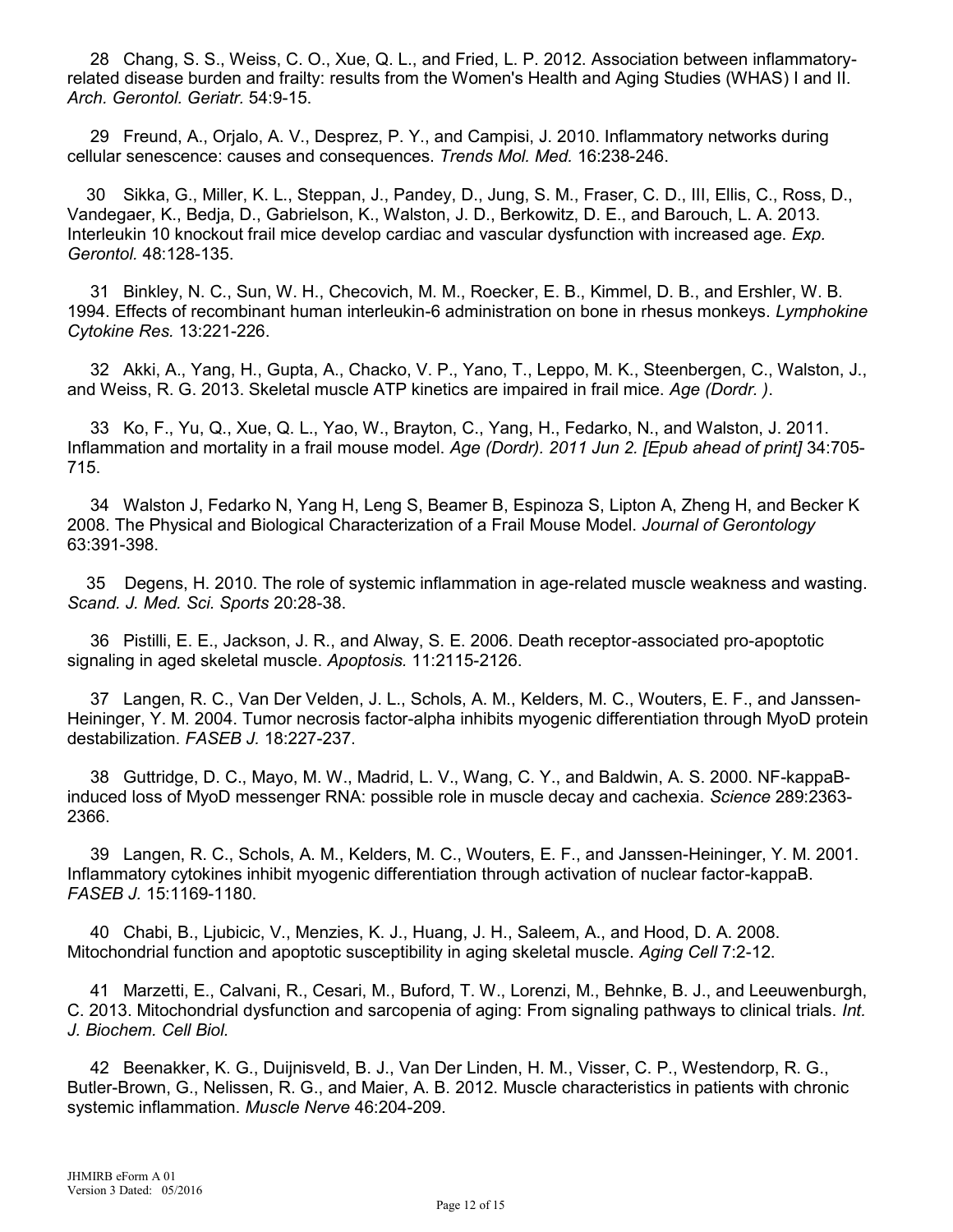43 Degens, H. and Alway, S. E. 2006. Control of muscle size during disuse, disease, and aging. *Int. J. Sports Med.* 27:94-99.

44 Ferrucci, L., Penninx, B. W., Volpato, S., Harris, T. B., Bandeen-Roche, K., Balfour, J., Leveille, S. G., Fried, L. P., and Md, J. M. 2002. Change in muscle strength explains accelerated decline of physical function in older women with high interleukin-6 serum levels. *J. Am. Geriatr. Soc.* 50:1947-1954.

- 45 Simen, A. A., Bordner, K. A., Martin, M. P., Moy, L. A., & Barry, L. C. (2011). Cognitive Dysfunction with Aging and the Role of Inflammation. *Therapeutic Advances in Chronic Disease*, *2*(3): 175–195.
- 46 Gorelick, P. Role of inflammation in cognitive impairment: results of observational trials epidemiological studies and clinical trials. *Annals of the New York Academy of Sciences* 1207: 155-162.

 47 Tsujinaka, T., Kishibuchi, M., Yano, M., Morimoto, T., Ebisui, C., Fujita, J., Ogawa, A., Shiozaki, H., Kominami, E., and Monden, M. 1997. Involvement of interleukin-6 in activation of lysosomal cathepsin and atrophy of muscle fibers induced by intramuscular injection of turpentine oil in mice. *J. Biochem.* 122:595- 600.

48 Maggio, M., Guralnik, J. M., Longo, D. L., and Ferrucci, L. 2006. Interleukin-6 in aging and chronic disease: a magnificent pathway. *J. Gerontol. A Biol Sci. Med. Sci.* 61:5-584.

49 Fujita, J., Tsujinaka, T., Ebisui, C., Yano, M., Shiozaki, H., Katsume, A., Ohsugi, Y., and Monden, M. 1996. Role of interleukin-6 in skeletal muscle protein breakdown and cathepsin activity in vivo. *Eur. Surg. Res.* 28:361-366.

50 Tsujinaka, T., Fujita, J., Ebisui, C., Yano, M., Kominami, E., Suzuki, K., Tanaka, K., Katsume, A., Ohsugi, Y., Shiozaki, H., and Monden, M. 1996. Interleukin 6 receptor antibody inhibits muscle atrophy and modulates proteolytic systems in interleukin 6 transgenic mice. *J. Clin. Invest* 97:244-249.

51 Ebisui, C., Tsujinaka, T., Morimoto, T., Kan, K., Iijima, S., Yano, M., Kominami, E., Tanaka, K., and Monden, M. 1995. Interleukin-6 induces proteolysis by activating intracellular proteases (cathepsins B and L, proteasome) in C2C12 myotubes. *Clin. Sci. (Lond)* 89:431-439.

52 White, J. P., Puppa, M. J., Sato, S., Gao, S., Price, R. L., Baynes, J. W., Kostek, M. C., Matesic, L. E., and Carson, J. A. 2012. IL-6 regulation on skeletal muscle mitochondrial remodeling during cancer cachexia in the ApcMin/+ mouse. *Skelet. Muscle* 2:14.

53 Harris, T. B., Ferrucci, L., Tracy, R. P., Corti, M. C., Wacholder, S., Ettinger, W. H., Jr., Heimovitz, H., Cohen, H. J., and Wallace, R. 1999. Associations of elevated interleukin-6 and C-reactive protein levels with mortality in the elderly. *Am J Med.* 106:506-512.

54 Cesari, M., Penninx, B. W., Newman, A. B., Kritchevsky, S. B., Nicklas, B. J., Sutton-Tyrrell, K., Rubin, S. M., Ding, J., Simonsick, E. M., Harris, T. B., and Pahor, M. 2003. Inflammatory markers and onset of cardiovascular events: results from the Health ABC study. *Circulation* 108:2317-2322.

55 McDermott, M. M., Ferrucci, L., Liu, K., Criqui, M. H., Greenland, P., Green, D., Guralnik, J. M., Ridker, P. M., Taylor, L. M., Rifai, N., Tian, L., Zheng, J., Pearce, W. H., Schneider, J. R., and Vonesh, E. 2005. D-dimer and inflammatory markers as predictors of functional decline in men and women with and without peripheral arterial disease. *J. Am. Geriatr. Soc.* 53:1688-1696.

56 Hsu, F. C., Kritchevsky, S. B., Liu, Y., Kanaya, A., Newman, A. B., Perry, S. E., Visser, M., Pahor, M., Harris, T. B., and Nicklas, B. J. 2009. Association between inflammatory components and physical function in the health, aging, and body composition study: a principal component analysis approach. *J. Gerontol. A Biol. Sci. Med. Sci.* 64:581-589.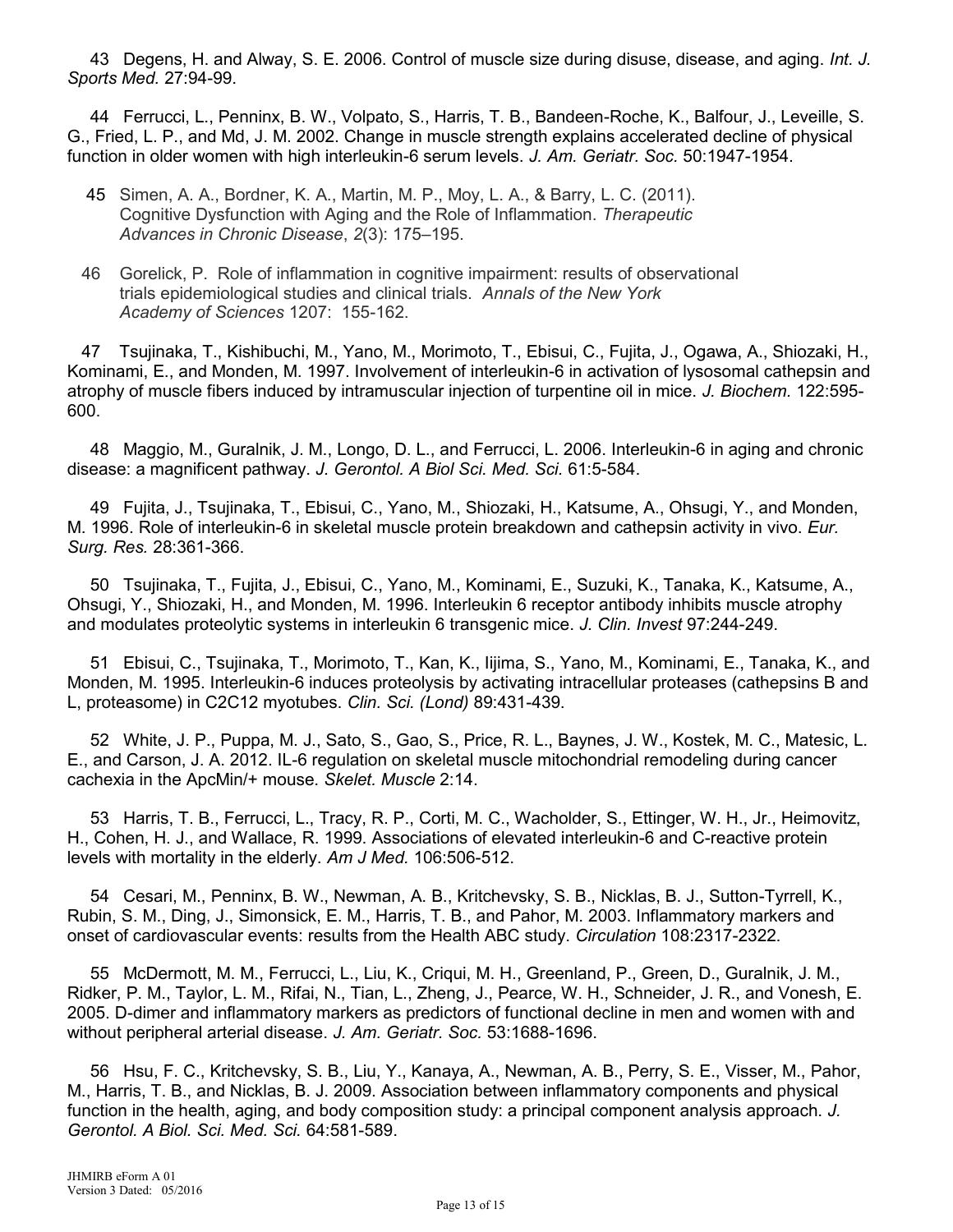57 Bautmans, I., Njemini, R., Lambert, M., Demanet, C., and Mets, T. 2005. Circulating acute phase mediators and skeletal muscle performance in hospitalized geriatric patients. *J. Gerontol. A Biol. Sci. Med. Sci.* 60:361-367.

58 Hsu, F. C., Kritchevsky, S. B., Liu, Y., Kanaya, A., Newman, A. B., Perry, S. E., Visser, M., Pahor, M., Harris, T. B., and Nicklas, B. J. 2009. Association between inflammatory components and physical function in the health, aging, and body composition study: a principal component analysis approach. *J. Gerontol. A Biol. Sci. Med. Sci.* 64:581-589.

 59 Bautmans, I., Njemini, R., Lambert, M., Demanet, C., and Mets, T. 2005. Circulating acute phase mediators and skeletal muscle performance in hospitalized geriatric patients. *J. Gerontol. A Biol. Sci. Med. Sci.* 60:361-367.

60 Brinkley, T. E., Hsu, F. C., Beavers, K. M., Church, T. S., Goodpaster, B. H., Stafford, R. S., Pahor, M., Kritchevsky, S. B., and Nicklas, B. J. 2012. Total and abdominal adiposity are associated with inflammation in older adults using a factor analysis approach. *J. Gerontol. A Biol. Sci. Med. Sci.* 67:1099- 1106.

61 Bandeen-Roche, K., Walston, J. D., Huang, Y., Semba, R. D., and Ferrucci, L. 2009. Measuring systemic inflammatory regulation in older adults: evidence and utility. *Rejuvenation. Res.* 12:403-410.

62 Bai, J., Goldsmith, J., Caffo, B., Glass, T. A., and Crainiceanu, C. M. 2012. Movelets: A dictionary of movement. *Electron J. Stat.* 6:559-578.

63 He, B., Bai, J., Zipunnikov, V. V., Koster, A., Caserotti, P., Lange-Maia, B., Glynn, N. W., Harris, T. B., and Crainiceanu, C. M. 2014. Predicting human movement with multiple accelerometers using movelets. *Med. Sci. Sports Exerc.* 46:1859-1866.

 64 Schrack, J. A., Zipunnikov, V., Goldsmith, J., Bai, J., Simonsick, E. M., Crainiceanu, C., and Ferrucci, L. 2014. Assessing the "physical cliff": detailed quantification of age-related differences in daily patterns of physical activity. *J. Gerontol. A Biol. Sci. Med. Sci.* 69:973-979.

65 Guigoz, Y., Dore, J., and Schiffrin, E. J. 2008. The inflammatory status of old age can be nurtured from the intestinal environment. *Curr. Opin. Clin. Nutr. Metab Care* 11:13-20.

66 He, F., Ouwehand, A. C., Isolauri, E., Hosoda, M., Benno, Y., and Salminen, S. 2001. Differences in composition and mucosal adhesion of bifidobacteria isolated from healthy adults and healthy seniors. *Curr. Microbiol.* 43:351-354.

67 van Tongeren, S. P., Slaets, J. P., Harmsen, H. J., and Welling, G. W. 2005. Fecal microbiota composition and frailty. *Appl. Environ. Microbiol.* 71:6438-6442.

68 Bertuccini, L., Costanzo, M., Iosi, F., Tinari, A., Terruzzi, F., Stronati, L., Aloi, M., Cucchiara, S., and Superti, F. 2014. Rhlactoferrin prevents invasion and inflammatory response following E. coli strain LF82 infection in experimental model of Crohn's disease. *Dig. Liver Dis.* 46:496-504.

 69 Pammi, M. and Abrams, S. A. 2015. Oral rhlactoferrin for the prevention of sepsis and necrotizing enterocolitis in preterm infants. *Cochrane. Database. Syst. Rev.* 2:CD007137.

 70 Laffan, A M., Mckenzie, R., Forti, J., Conklin, D., Marcinko, R., Shrestha, R., Bellantoni, M., and Greenough, W.B., III 2011. Rhlactoferrin for the prevention of post-antibiotic diarrhoea. *J. Health Popul. Nutr.* 29:57-551.

71 Hayes, T. G., Falchook, G. S., and Varadhachary, A. 2010. Phase IB trial of oral tarhlactoferrin in the treatment of patients with metastatic solid tumors. *Invest New Drugs* 28:156-162.